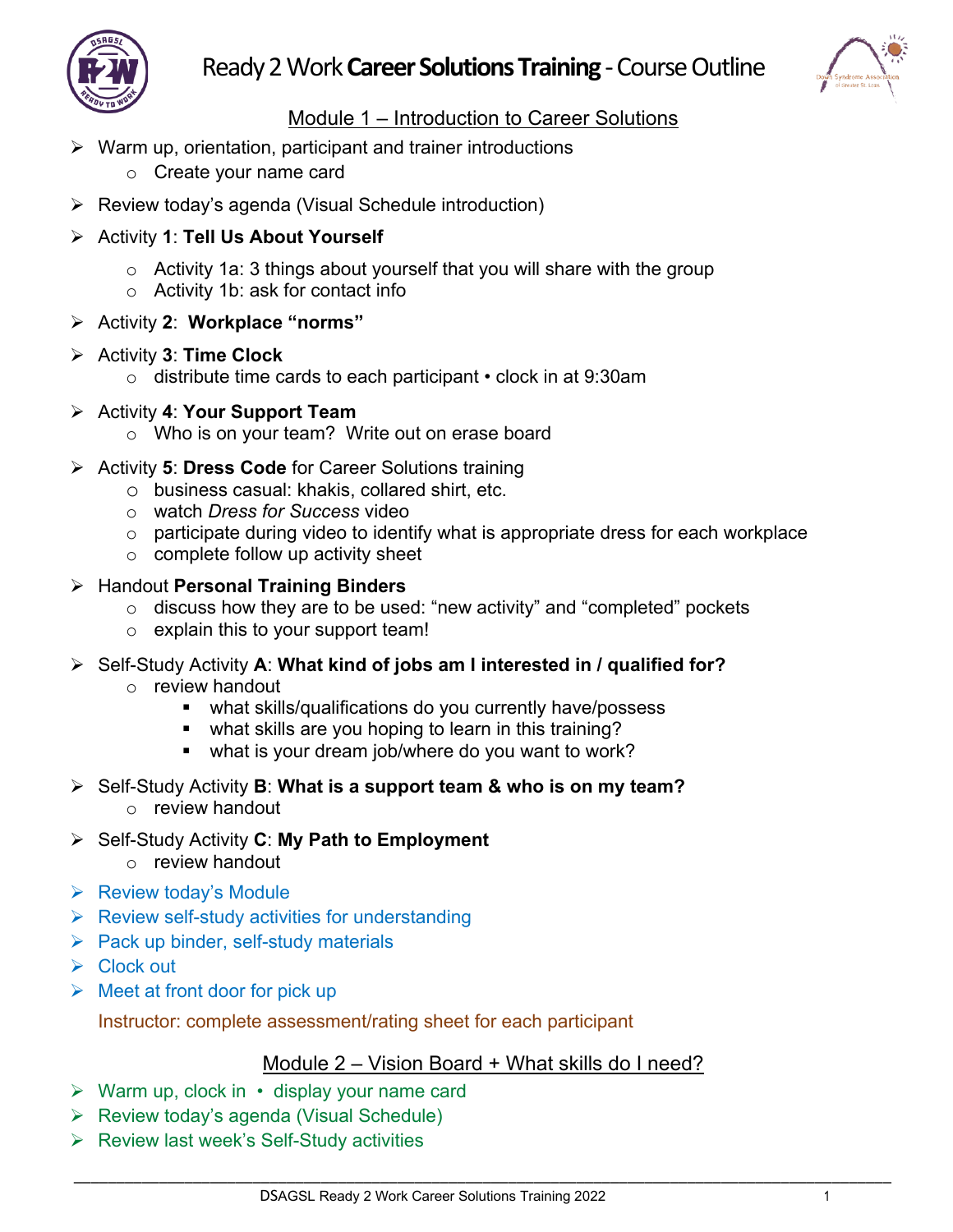

## Ready 2 Work**Career Solutions Training**-Course Outline



- $\triangleright$  Module 2 Vision Board + What skills do I need? (cont.)
- ➢ List Support Team from S-S Activity B on white board
- ➢ Activity **1**: **Creating your "Vision Board"**
	- o introduce Makini & activity show Maddie's as example
- ➢ Activity **2**: **What are the 2 kinds of skills you need to get a job?**
	- o Identifying People Skills
	- o Identifying Job Skills
	- o What are the differences between "People Skills" and "Job Skills"?
- ➢ Activity **3**: **What skills do employers**?
- ➢ Self-Study Activity **A**: **What skills/qualifications do I have need for the job(s) I want**?
- ➢ Review today's Module
- $\triangleright$  Review self-study activities for understanding
- $\triangleright$  Pack up binder, self-study materials
- ➢ Clock out
- $\triangleright$  Meet at front door for pick up

Instructor: complete assessment/rating sheet for each participant

### Module 3 – Applying & preparing for a job

- ➢ Warm up, clock in display your name card
- ➢ Review today's agenda (Visual Schedule)
- ➢ Review last week's Self-Study activities
- ➢ Activity **1**: **How to complete a job application**  o Starbucks job application
- ➢ Self-Study activity **A**: **Completing a job application** (Starbucks job application) o Save this & keep in a safe place - *this is your template/information for future applications*
- ➢ Activity **2**: **Questions to expect on job application and/or interview**
- ➢ Self-Study Activity **B**: **My answers to 3 common interview questions**
- ➢ Review today's Module
- ➢ Review self-study activities for understanding
- $\triangleright$  Pack up binder, self-study materials
- ➢ Clock out
- $\triangleright$  Meet at front door for pick up

Instructor: complete assessment/rating sheet for each participant

## Module 4 – What is an **I Am Ready** Presentation?

- $\triangleright$  Warm up, clock in  $\cdot$  display your name card
- ➢ Review today's agenda (Visual Schedule)
- ➢ Review last week's Self-Study activities
- ➢ Discussion: What is an **I am Ready** presentation?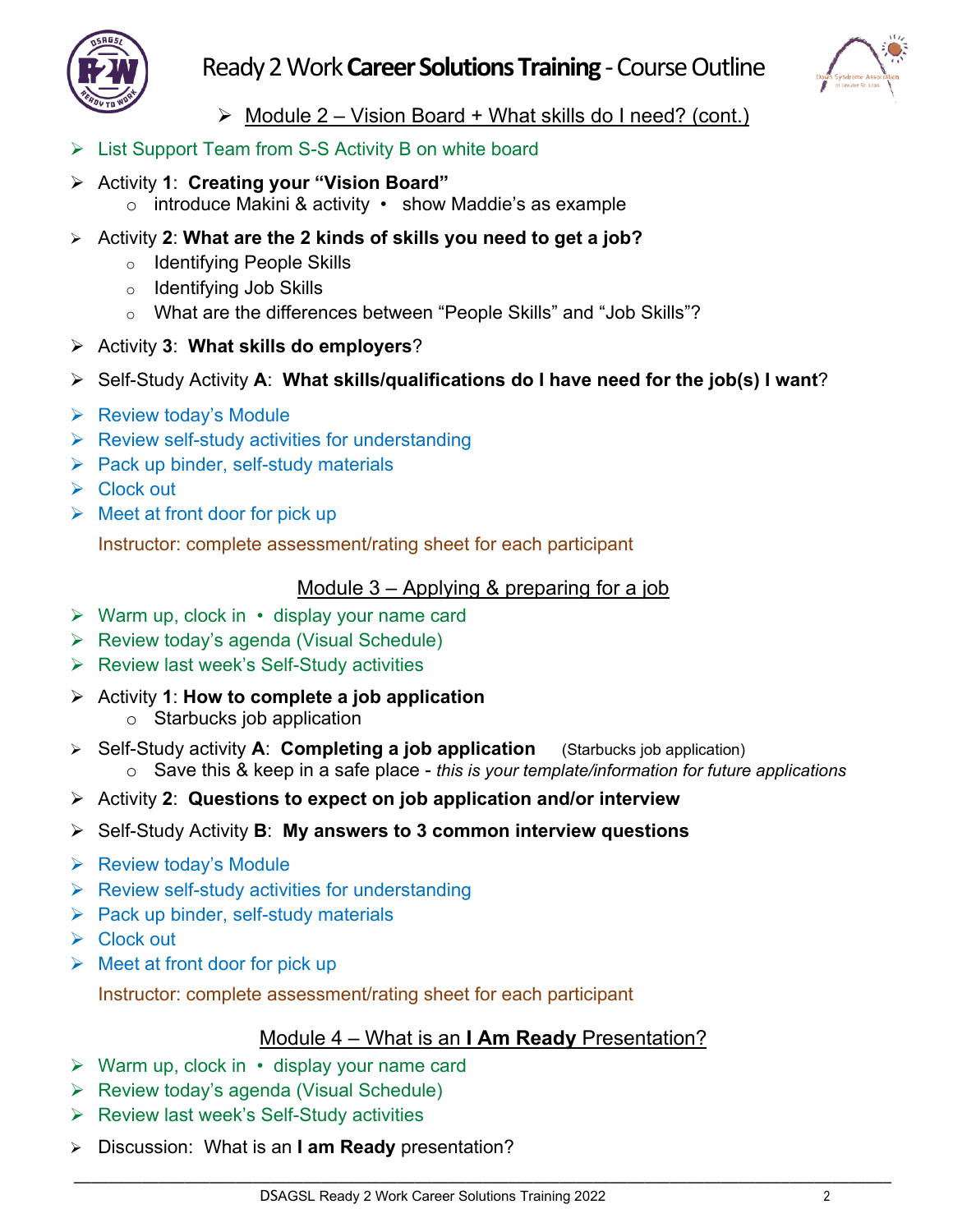

# Ready 2 Work**Career Solutions Training**-Course Outline



➢ Module 4 – What is an **I Am Ready** Presentation? (cont.)

- o key elements to include?What makes it so impactful with hiring managers?
- o how the DSAGSL is going to help you create *your* customized video resume
- o Show video resume sample (Andrew S.)
	- **E** Discuss the key elements of the video & how will help them
- ➢ Activity **1**: What to include in your **I am Ready** presentation (classroom & self-study activity)
- ➢ Self-Study Activity **A**: What to include in your **I am Ready** presentation
- ➢ Self-Study Activity **B**: Write our 1st draft of **I am Ready** presentation
- ➢ Self-Study Activity **C**: **What have I learned in Career Solutions training**, so far?
- ➢ Review today's Module
- $\triangleright$  Review self-study activities for understanding
- $\triangleright$  Pack up binder, self-study materials
- ➢ Clock out
- $\triangleright$  Meet at front door for pick up

Instructor: complete assessment/rating sheet for each participant

## Module 5 – Preparing Your Presentations

- $\triangleright$  Warm up, clock in  $\cdot$  display your name card
- ➢ Review today's agenda (Visual Schedule)
- ➢ Review last week's Self-Study activities
	- $\circ$  They read their first drafts to the class
	- o Ask for class's feedback, instructor's feedback & suggested revisions
- ➢ Activity **1**: Reviewing your goals for Career Solutions
	- o Enter goals from CS application
	- o Discuss progress, areas to work on
- ➢ Self-Study Activity **A**: Reviewing your goals/progress with Support Team
- ➢ Activity **2**: Re-write on your draft **IAR** version with suggested edits
	- o Read your updated presentation to the class *(time permitting)*
- ➢ Self-Study Activity **B**: Continue working on your final **IAR** version
	- $\circ$  Review with Support Team & add their suggestions, if applicable
- ➢ Activity **3**: Re-write on your draft **Answers to 3 interview questions** with suggested edits
	- o Read your updated answers to the class *(time permitting)*
- ➢ Self-Study Activity **C**: Continue working on your final **Interview questions** version
	- $\circ$  Review with Support Team & add their suggestions, if applicable
- ➢ Activity **4**: Working on your final **What I learned (so far)** version with suggested edits o Read your updated answer to the class *(time permitting)*
- ➢ Self-Study Activity **D**: Continue working on your final **What I learned (so far)** version  $\circ$  Review with Support Team & add their suggestions, if applicable
- \_\_\_\_\_\_\_\_\_\_\_\_\_\_\_\_\_\_\_\_\_\_\_\_\_\_\_\_\_\_\_\_\_\_\_\_\_\_\_\_\_\_\_\_\_\_\_\_\_\_\_\_\_\_\_\_\_\_\_\_\_\_\_\_\_\_\_\_\_\_\_\_\_\_\_\_\_\_\_\_\_\_\_\_\_\_\_\_\_\_\_\_\_\_\_\_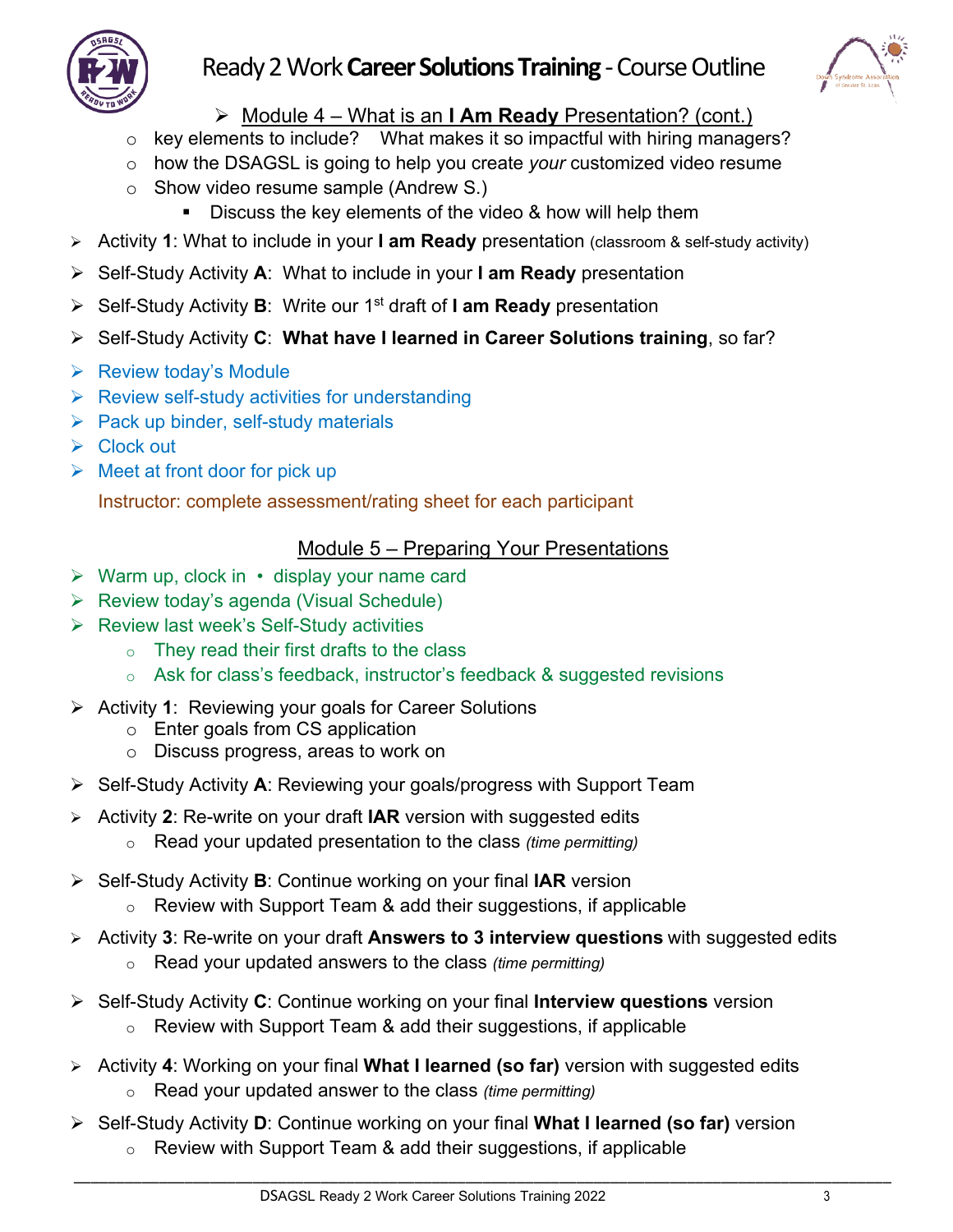



## Module 5 – Preparing Your Presentations (cont.)

- ➢ Review today's Module
- $\triangleright$  Review self-study activities for understanding
- $\triangleright$  Pack up binder, self-study materials
- ➢ Clock out
- $\triangleright$  Meet at front door for pick up

Instructor: complete assessment/rating sheet for each participant

## Module 6 – Mastering Your Presentations

- ➢ Warm up, clock in display your name card
- ➢ Review today's agenda (Visual Schedule)
- ➢ Review last week's Self-Study activities
- ➢ Discuss their presentation "final version" progress
	- $\circ$  Did you receive feedback, revisions from your support team?
		- Ask for them to share examples of tweaks, if applicable
- ➢ Read your *final* versions (IAR, Interview ?s, What I Learned)
	- o Offer feedback & suggested revisions, if needed *(last time)*
	- $\circ$  If necessary, instructor writes tweak(s) on their copy & ask them to re-write (at home)
- ➢ Self-Study Activity **A**: Type your *final version* of your **I Am Ready** Presentation
- ➢ Introduce Dress Rehearsal for next week
	- o Dress for success
	- o Rehearse your IAR presentation throughout the week *be ready!*
	- $\circ$  Have your typed, final version with you
	- $\circ$  There will be a "manager" here to ask you the interview questions & listen to your IAR!
- ➢ Review today's Module
- $\triangleright$  Review self-study activities for understanding
- $\triangleright$  Pack up binder, self-study materials
- ➢ Clock out
- $\triangleright$  Meet at front door for pick up
- ➢ Instructor: complete assessment/rating sheet for each participant

## Module 7 – Dress Rehearsal

- ➢ Warm up, clock in display your name card
- ➢ Review today's agenda (Visual Schedule)
- ➢ Activity 1: **Are you ready?**
	- Read/share your IAR final, final typed version to the class
	- Read/share your answers (interview questions) with the class
	- Ask: "Are you ready?" **Be confident and make a great 1 st impression!**

- ➢ Activity 2: Introduce Hiring Manager
	- Each person will answer 1 interview question, and share their IAR presentation!
	- Ask Manager for feedback
	- **Show encouragement and support after each presentation**